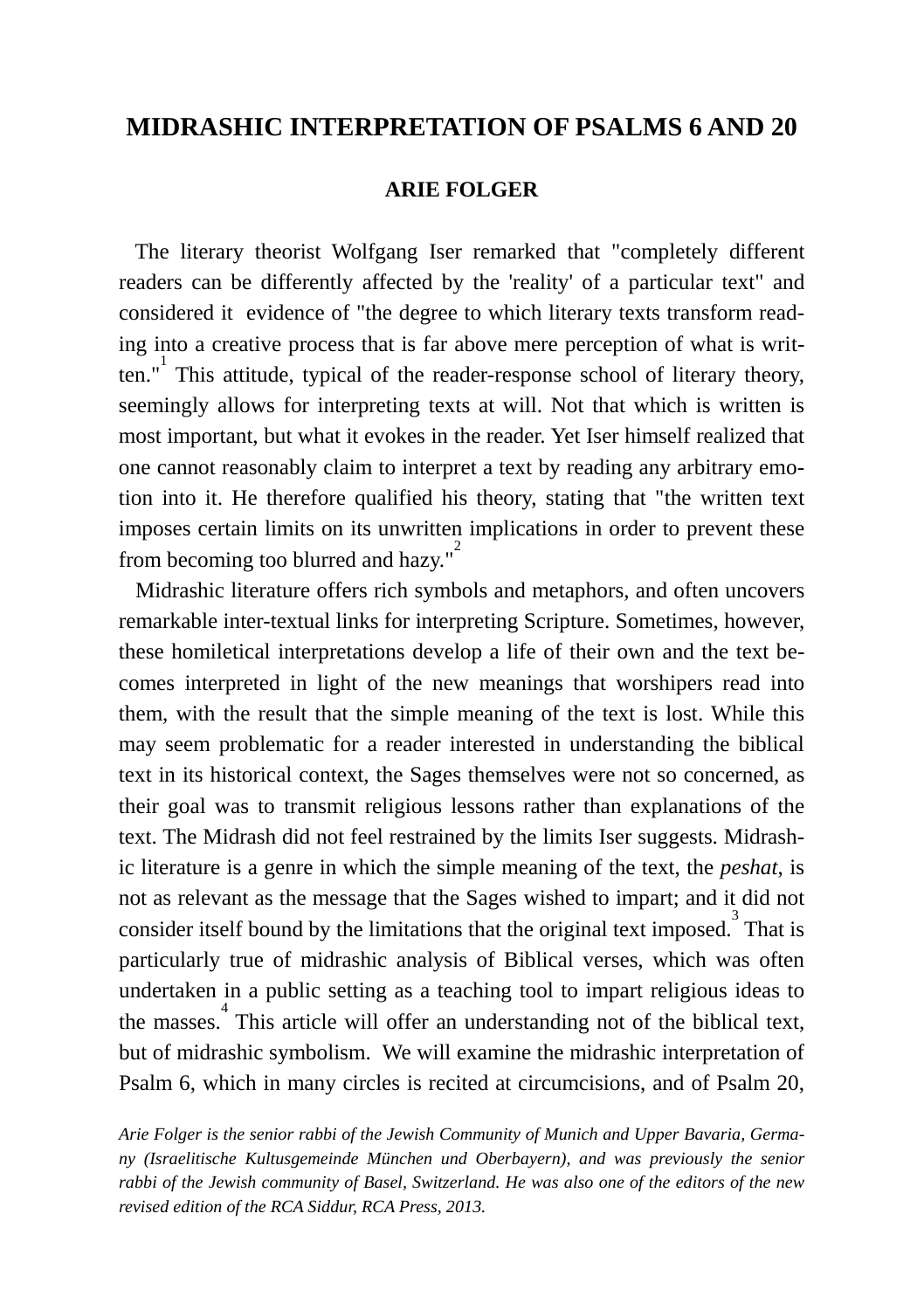which is part of the Jewish weekday morning liturgy and has, for some, become a prayer for women in the throes of labor.

#### PSALM 6: KING DAVID BECOMES CONSCIOUS OF BEING CIRCUMCISED

 A number of works have noted the custom of reciting Psalm 6 at a circumcision, either after the actual *berit milah* or at the festive meal that follows. 5 Indeed, the Talmud (TB *Menahot* 43b) links the psalm's superscription with the covenant of circumcision:

Our Rabbis taught: Beloved are Israel, for the Holy One, blessed be He, surrounded them with precepts: *tefillin* on their heads, *tefillin* on their arms, *tzitzit* [fringes] on their garments, and *mezuzot* on their doorposts. Concerning these David said: *Seven times a day do I praise You for Your righteous ordinances* (Ps. 119:164). As David entered the bath and saw himself naked, he exclaimed: "Woe is me, that I stand naked without any precepts around me!" But when he reminded himself of the circumcision in his flesh, his mind was set at ease; and when he came out, he sang a hymn of praise, as it is written, *La-menatze'ah* [*bi-neginot*] *al ha-sheminit – For the Leader;* [*with string music*] *on the Eighth. A Psalm of David* (Ps. 6:1) – that is to say, regarding circumcision, which was given eighth [i.e., to be observed on the eighth day, or which was given as the eighth commandment in the Torah, specifically to Israel, the first seven commandments having been given to the sons of Noah; see Maharsha].

 This view of the superscription, claiming that it links Psalm 6 with *berit milah*, is hard to substantiate. Neither of the psalms which the Talmud could have had in mind, Psalms 6 and 12, contains an obvious reference to circumcision or to any specific occasion. Psalm 6 is the impassioned plea of a deeply suffering individual; Psalm 12 is a cry for help against slanderers.

 Furthermore, the word *ha-sheminit* in the superscription refers to an eightstringed lyre, not to any sign of the covenant or rite of the eighth day. The standard commentaries to Psalms – notably those of Rashi, Ibn Ezra, Radak, and Metzudot – unanimously declare that *ha-sheminit* (in both Ps. 6 and 12) refers to a musical instrument. Radak even cites the aforementioned rabbinic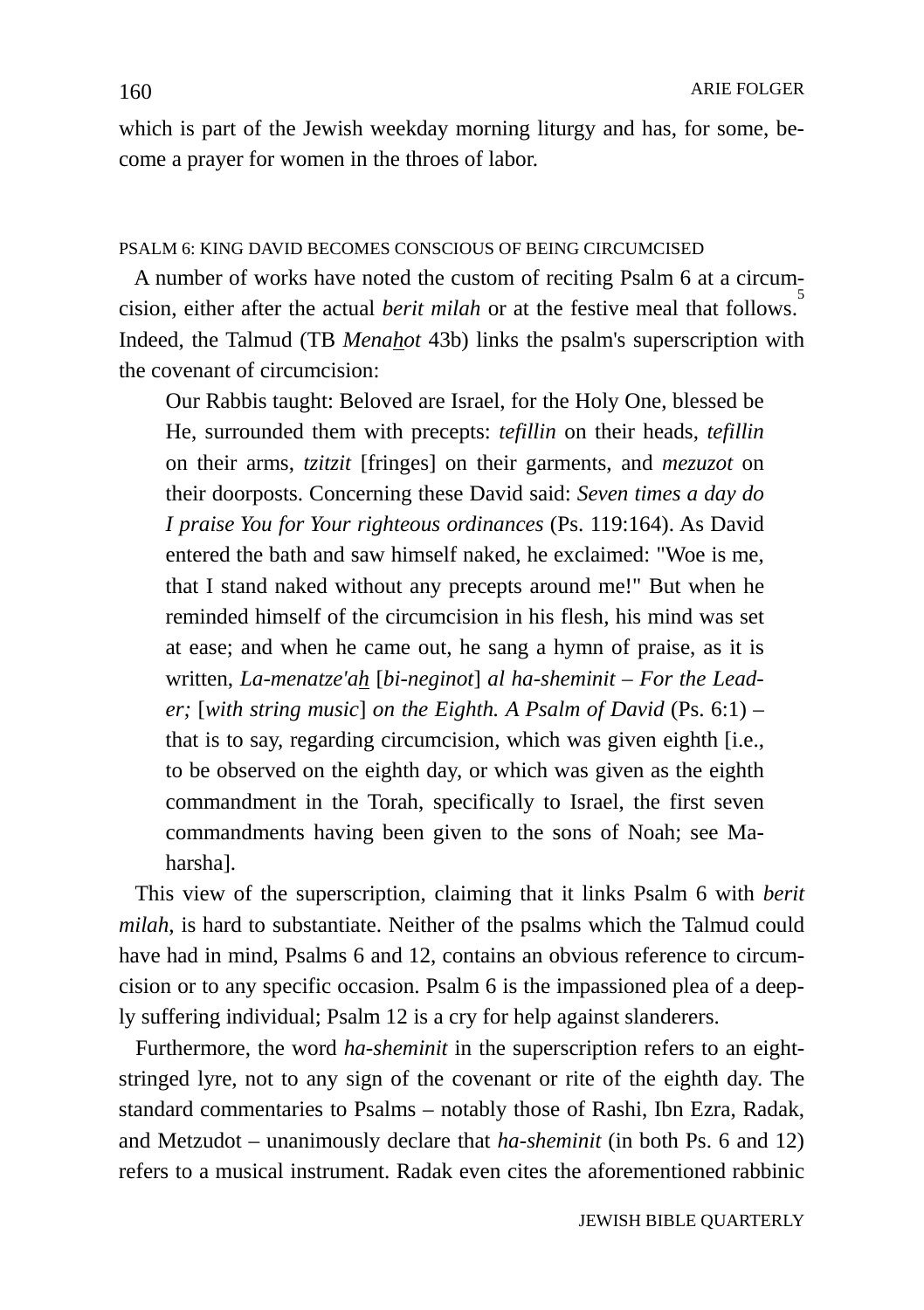exegesis and concludes, "*ve-rahok hu*" (it is farfetched)! Radak's comment is nothing less than a rabbinic precursor to Wolfgang Iser's statement that "the written text imposes certain limits on its unwritten implications," thus distancing the midrashic interpretation from the *peshat*.

 Are we then to dismiss the rabbinic exegesis of this verse? The answer is that we must correctly understand the purpose of Midrash. What the Sages did here was to use the superscription of the psalm in order to comment on the theological significance of circumcision and how it relates to other religious precepts. The psalm, an important text deserving its own treatment, is used as a didactic tool for understanding *mezuzah*, *tzitzit*, *tefillin*, and *berit milah*.

 There is no serious claim that this psalm was actually written by King David apropos circumcision. Here, the Sages are teaching that it is an eternal, permanent sign of the covenant between God and Israel, using the psalm as an *asmakhta*, a kind of literary jumping-off place, rather than as an actual prooftext. The rabbis are free, within the context of the aims of midrashic literature, to detach the superscription from the body of the text itself.

#### PSALM 20 AND CHILDBIRTH

 Psalm 20, which also forms part of the Jewish weekday morning liturgy, has for some become a prayer for women in the throes of labor. This association is confirmed, for example, by R. Jacob Emden (Yavetz), who sees the nine verses in the psalm following the superscription as paralleling the months of a full-term pregnancy. R. Hayyim David Azulai even constructed an elaborate liturgy for when a woman is in labor, where he suggests that "the husband should recite Psalm 20 twelve times, because it has seventy words that correspond to seventy sounds. And let him not conjugate the psalm in the feminine gender, but rather recite it [exactly] as written.<sup>18</sup>

 Rabbi Azulai's warning not to recast the psalm in feminine form prompts one to note that the natural tendency is in fact to change the gender, since thematically Psalm 20 seems far removed from birth stools and midwives. Its theme is a military one, evidently intended for soldiers going to war against a powerful, well-equipped enemy: *Some trust in chariots, and some in horses; but we will call on the name of the Lord our God. They collapse and lie fallen; but we rise up and gather strength* (verses 8-9). What possible connection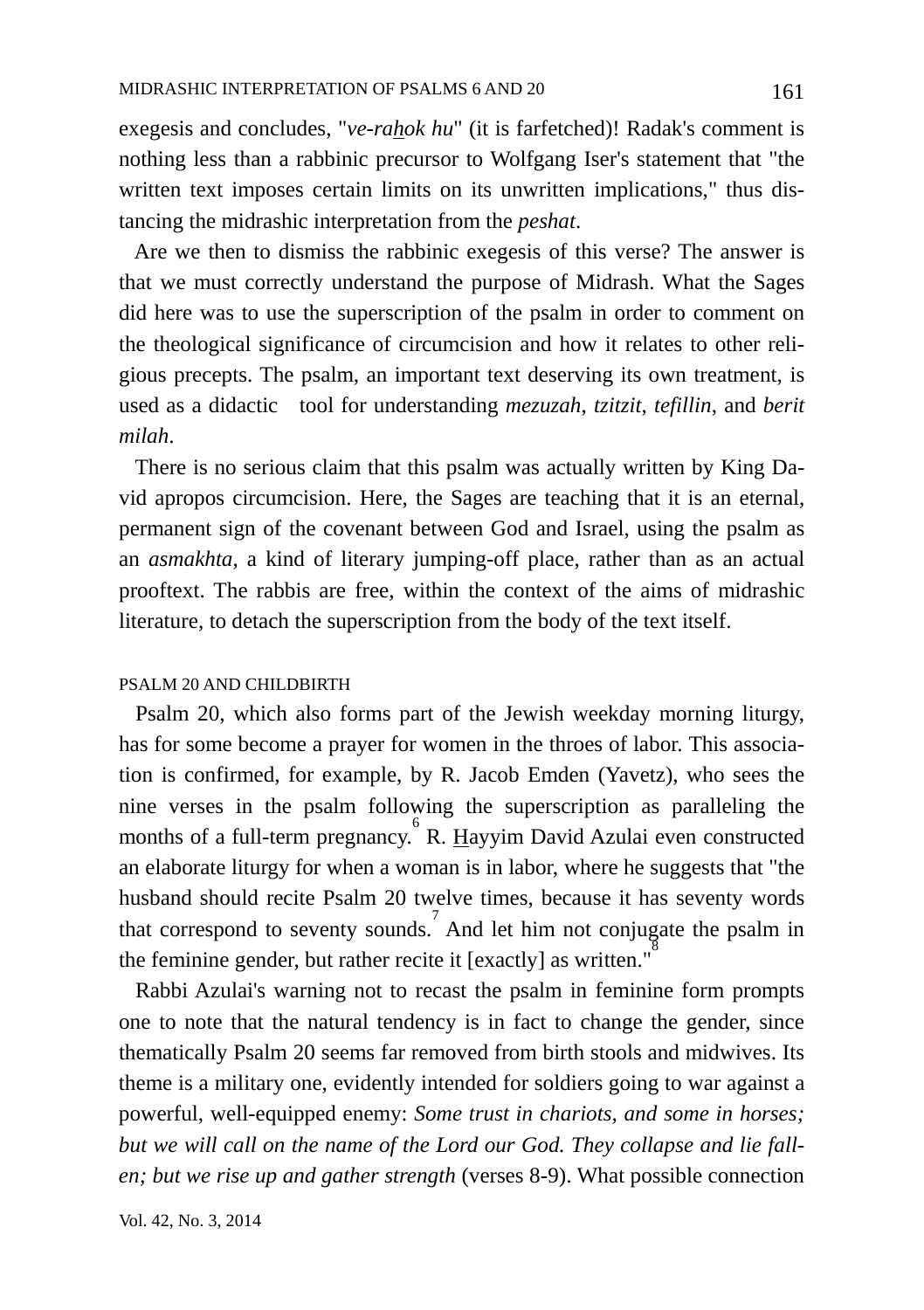can there be between going to war and giving birth?

 Rabbi Emden's recommendation, that this psalm be recited for a woman in labor, is made parenthetically. Trying to explain why, in the first place, it was incorporated in the weekday morning liturgy, he paraphrases *Midrash*  Tehillim, as did R. David Abudarham<sup>9</sup> and Elijah Rabba (Or ha-Hayyim 132-3:1) before him. That Midrash, elucidating the verse *May the Lord answer you in time of trouble; the name of Jacob's God keep you safe (Ps. 20:2),* brings the teaching of R. Joshua ha-Kohen: "There are nine verses in this psalm, corresponding to the nine months of pregnancy. And what do they say? May the One who answers the call of the laboring mother answer you too."

 Once again, we must understand that Iser's statement, "the written text imposes certain limits on its unwritten implications in order to prevent these from becoming too blurred and hazy," has no relevance to midrashic literature, which is not bound by textual limits.

 Psalm 20 is headed by a superscription, *La-menatze'ah mizmor le-David*, which the NJPS translates as "For the Leader. A Psalm of David." Yet *Tehillah le-David* can also mean "a Psalm <u>for</u> David,"<sup>10</sup> the interpretation followed in *Midrash Tehillim*.

Said R. Simeon ben Abba: You will find that there are eighteen psalms preceding this one, as Psalms 1 and 2 are considered a single unit. [These eighteen psalms] correspond to the Eighteen Benedictions recited [thrice] daily. And they tell him: "May your prayers be answered." So, too, after eighteen psalms, they said to David: "May the Lord answer you in your day of distress."

According to R. Simeon ben Abba, Psalm 20 was recited to David by some third party in the way one does to a fellow worshiper after the conclusion of the *Amidah.* Psalm 20 is thus seen not as a prayer to God, but as a wellwishing declaration to another Jew at prayer.

 What custom is R. Simeon referring to here? When do we wish one another anything in particular after reciting the *Amidah*? Abudarham, Elijah Rabba and Jacob Emden apparently understand that the Midrash was explaining the liturgical use of Psalm 20. It serves as a blessing to our fellow worshipers, on concluding the *Amidah* and the *Tahanun* petitions, that our prayers may indeed be answered on High.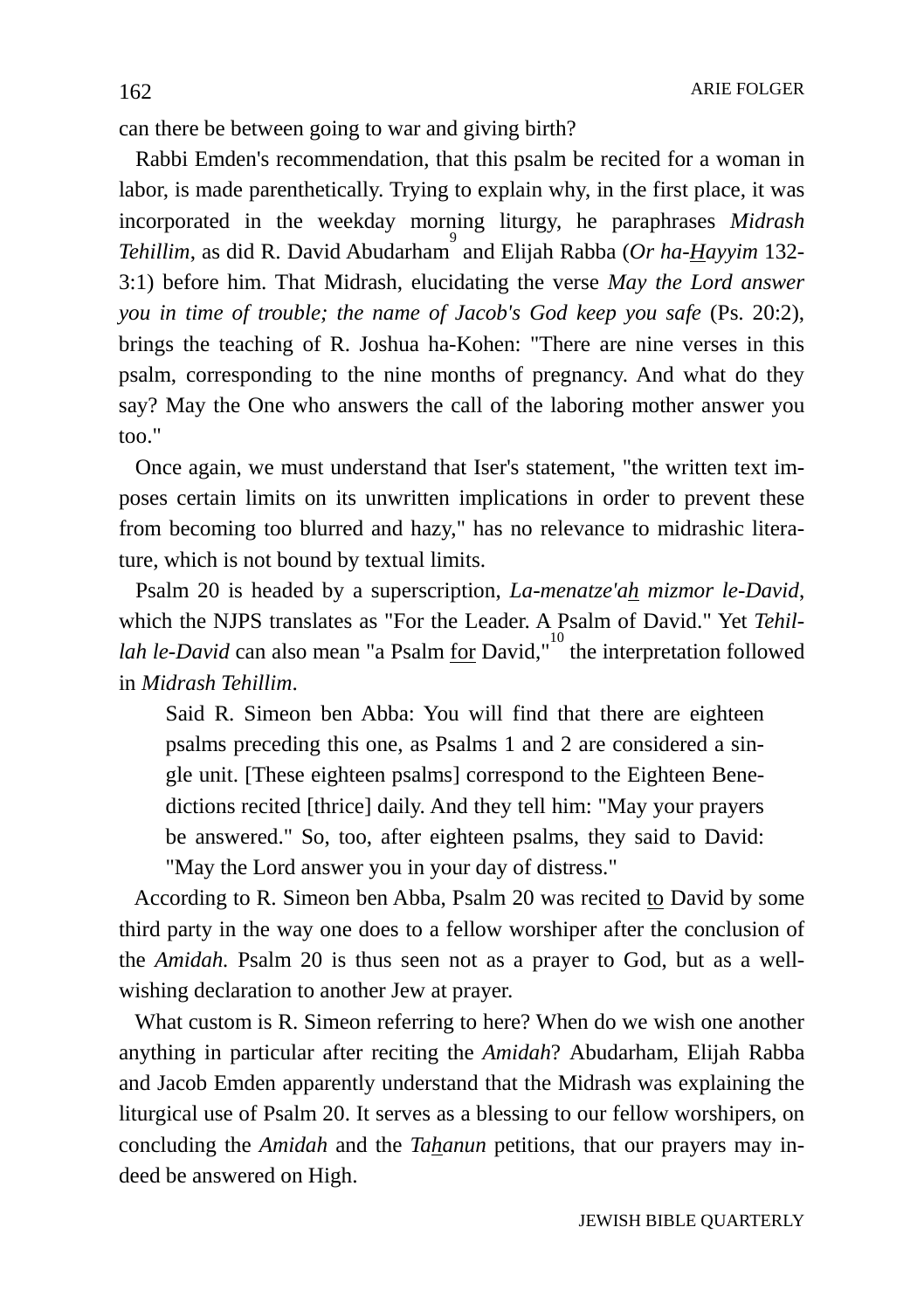The idea that this psalm is in some way connected to a woman in labor is just one of several situations that the Midrash quotes to explain the phrase, *May the Lord answer you in your day of distress*. Thus, there is no claim that this psalm is about, or particularly appropriate for, childbirth. Indeed, childbirth here is an archetypal situation where we hope that God listens attentively to our prayers. In the Midrash, R. Simeon ben Lakish explicitly states: "This is analogous to a pregnant woman in difficult labor, to whom they say: We do not know what to tell you, but may He who answered your mother's prayers in her time of distress answer your prayers as well" (*Midrash Tehillim* 20:4). It would appear that the Midrash marshals these analogies to give the beneficiary of the blessing renewed confidence that his or her personal prayers will indeed be answered, since God has answered the prayers of many in the past.

 R. Jacob Emden's parenthetical assertion, that the recitation of this psalm is particularly appropriate during labor, thus becomes questionable. However, a more precise reading of his remark allows for the possibility that he did not mean to say that an expectant mother should recite it, but that others should utilize the psalm to bless her, that her prayers be answered, as he writes: "It is propitious to say it to a woman in labor" [emphasis mine – AF]. This is a psalm that carries the message of God hearing the prayers of those in distress, of which childbirth is an example offered by the Sages.

#### **CONCLUSION**

 The Book of Psalms intentionally hides or obscures the exact setting of most psalms, apparently in order to make them polyvalent. Though originally written on a particular occasion, they should be neutral enough to be recited by other people in their respective situations when they are moved to prayer. This exercise continues in the Midrash, which often suggests a particular occasion when the psalm is fitting, and even reinterprets the psalms to apply to new situations.

 The Sages of the Talmud and Midrash were not primarily interested in teaching the plain meaning or historical context of the psalms: their aim was to utilize them as a springboard for conveying important theological messages. They used Psalm 6 to teach the significance of circumcision, and Psalm 20 to teach that God answers the prayers of those in distress.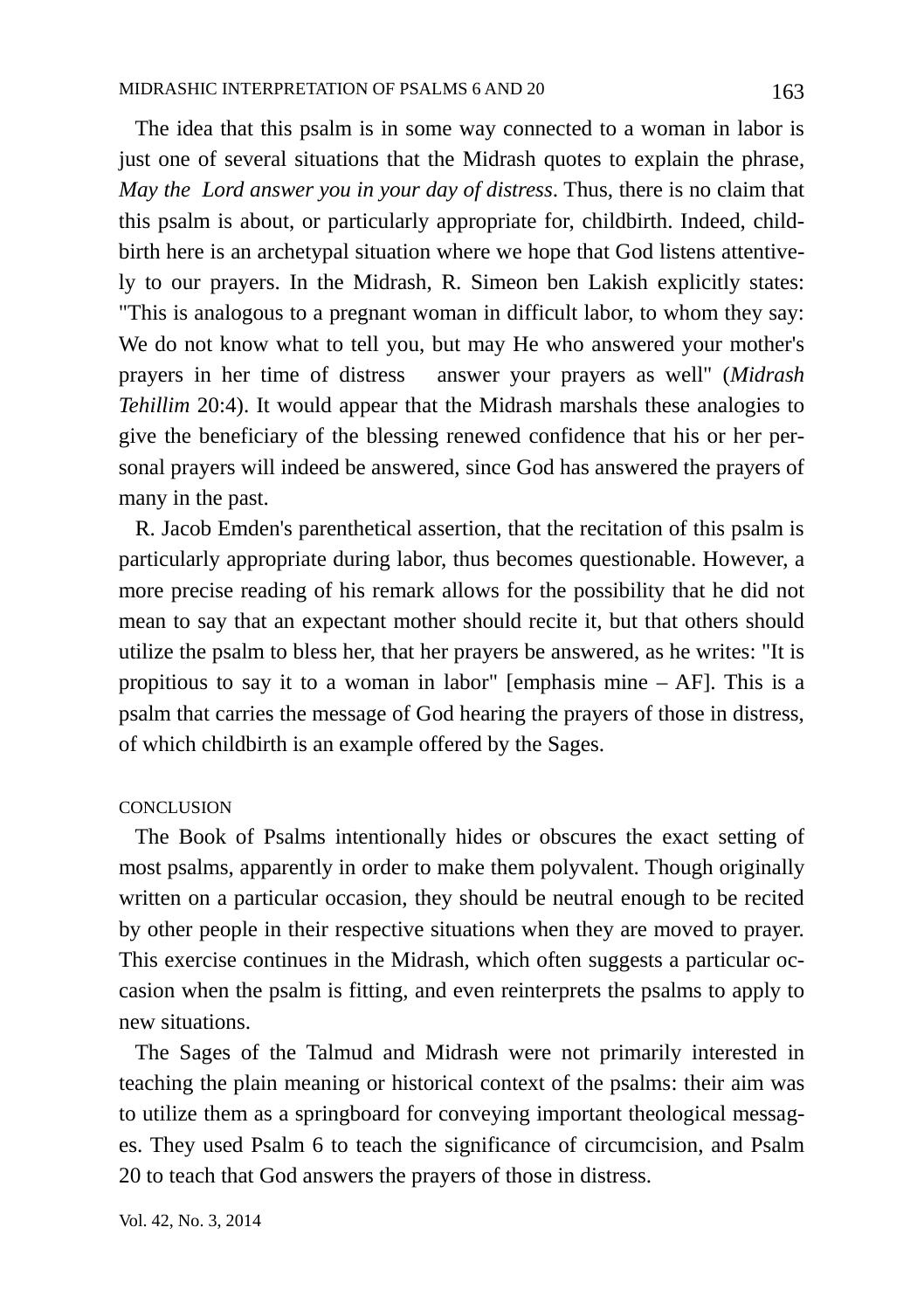*Dedicated to my loving wife Faigy, who "battled" bravely as she gave birth to our five children, and who always showed great courage in settling in the various cities we have called home.*

#### **NOTES**

1. Wolfgang Iser, "The Reading Process: a Phenomenological Approach," *The Implied Reader* (Baltimore: Johns Hopkins University Press, 1974) p. 279.

2. Ibid., p. 276.

3. Marc Zvi Brettler, *The Bible and the Believer* (Oxford: Oxford University Press, 2012) p. 62.

4. Anat Reizel, *Introduction to the Midrashic Literature* (Alon Shevut, Israel: Tevunot, 2011) p. 285 (Hebrew).

5. *Kol Bo he-Hadash le-Inyanei Berit Mila*h (New York: 2004) p. 469.

6. *Siddur Yavetz* – *Ammudei Shamayim* (Altona: 1744/1745) vol. 1, fol. 164b.

7. He may be playing on the tradition maintained by some communities to blow the *shofar* 70 times on Rosh Ha-Shanah. Most present-day communities blow 100 sounds, but the tradition of blowing 70 only persists in other communities, including that of Basel, Switzerland, where this writer formerly served as senior rabbi.

8. *Sansan Le-ha'ir* (Livorno: 1794) fol. 9b.

9. Abudarham ad loc., in his commentary to the weekday morning prayer.

10. Superscriptions often attribute the authorship to some person, e.g., *Tehillah le-David*, "A Psalm of David" (Ps. 145). Although Psalm 72 follows the same pattern, with *Li-Shelomo*, lit. "[A Psalm] of Solomon," that attribution is doubtful, as the psalm ends with the postscript *Kallu tefillot David ben Yishai* – *This completes the prayers of David son of Jesse*, implicitly incorporating the entire psalm in the body of Davidic prayers. Hence, some commentators explain the superscription of that psalm as a dedication; *Li-Shelomo* is thus translated as "about Solomon" or "[a psalm dedicated] to Solomon."

### ë ë

## **INSTRUCTIONS FOR AUTHORS**

Detailed *Instructions for Authors* and journal style can be found on our Internet website:

# **[http://www.jewishbible.org](http://www.jewishbible.org/)**

### a a

 m

Full text of articles from Volumes 1 - 41 is